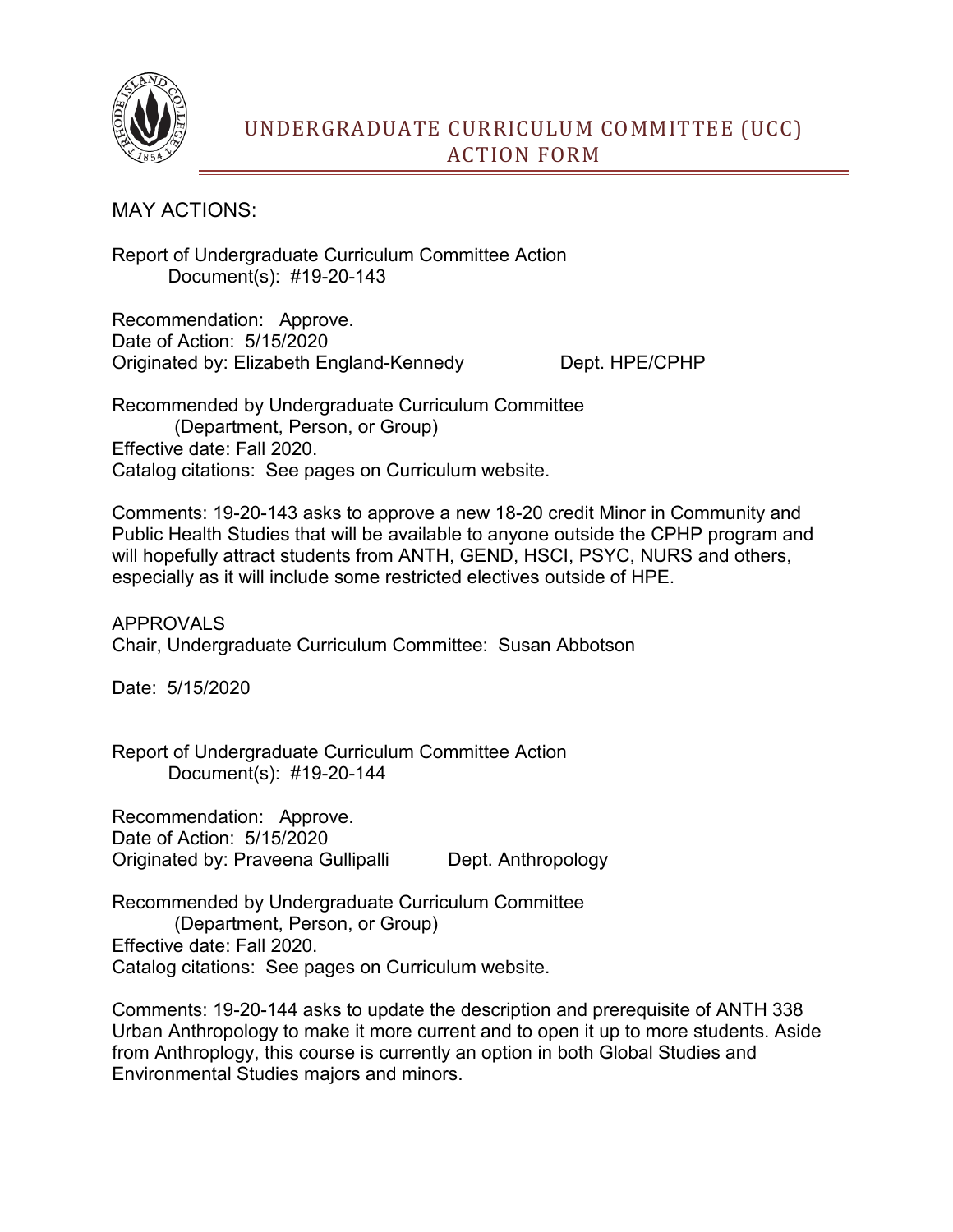APPROVALS Chair, Undergraduate Curriculum Committee: Susan Abbotson

Date: 5/15/2020

Report of Undergraduate Curriculum Committee Action Document(s): #19-20-145 and #19-20-148

Recommendation: Approve. Date of Action: 5/15/2020 Originated by: Vince Bohlinger and Bonnie MacDonald Dept. Film Studies

Recommended by Undergraduate Curriculum Committee (Department, Person, or Group) Effective date: Fall 2020. Catalog citations: See pages on Curriculum website.

Comments: 19-20-145 asks to approve a new course, FILM 218 Methods of Film Production, that will also be added to the FILM major as a requirement and as an option in the FILM minor. This will raise the FILM major to 48 credits, but will offer improved professional training. #148 The new FILM 218 will necessitate the renaming of FILM 373 to become Intermediate Film Production (rather than "Introduction" to), and so allow students to spend more time studying this aspect of film. FILM 373 will also get a new description and prerequisite, as well as other "film" production centered courses that include: FILM 349 Visual Anthropology, FILM 370 Screenwriting, FILM 372 Preproduction: Word to Moving Image. All will now use FILM 218 as their prequisite.

APPROVALS Chair, Undergraduate Curriculum Committee: Susan Abbotson

Date: 5/15/2020

Report of Undergraduate Curriculum Committee Action Document(s): #19-20-146

Recommendation: Approve. Date of Action: 5/15/2020 Disciplines Coordinator

Originated by: Michael Michaud Dept. English/Interim Director of Writing in the

Recommended by Undergraduate Curriculum Committee (Department, Person, or Group) Effective date: Fall 2020. Catalog citations: See pages on Curriculum website.